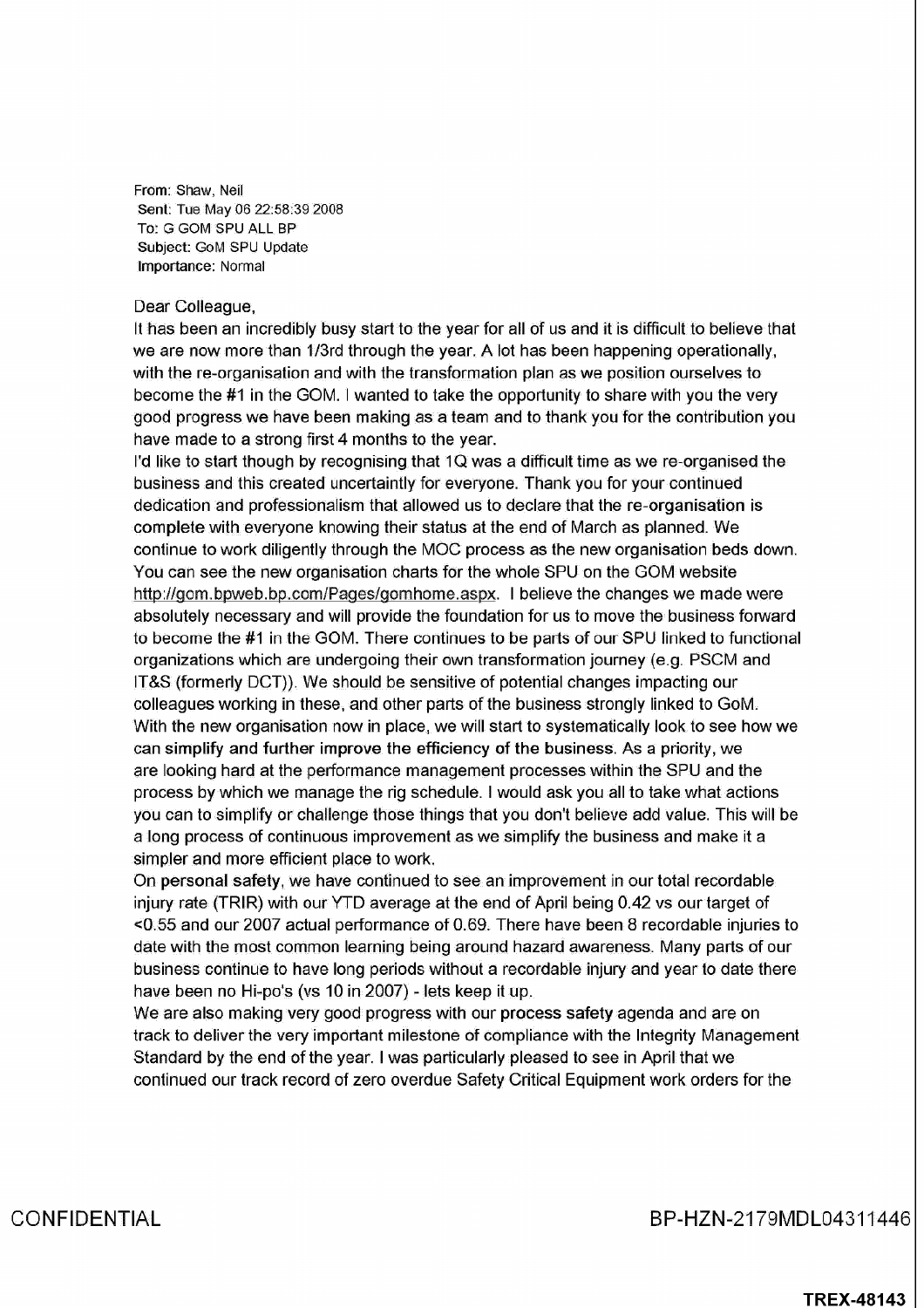fourth month in a row. This is no small feat with 327 work orders across the SPU in April alone.This is one of the key leading indicators to ensure we have the right integrity and process safety on our facilities and we are setting and delivering an excellent standard We are also continuing to make good progress with the implementation of OMS within the SPU and are on track to complete the gap assessment process by end 2Q. OMS will provide the necessary framework to pull together and order all we do to maintain safe and reliable operations across the business

You will have seen the IQ BP results which beat market expectations and the increase in the stock price. This was a good start and the challenge remains to focus on building revenues and making every \$ matter to close the competitive gap. Within the GOM, we played a significant role in this by delivering high margin production ahead of plan. Year to date, our production is running  $+10$ mbd ahead of plan which is in sight of our 'extraordinary performance' target of +12mbd. We are also on track to deliver our annual capital target and are seeing strong underlying capital efficiency performance in D&C (Days per 10k 6 % below plan and NPT improved from 34% in 2007 to 24% YTD). Across the SPU, I have seen a real shift that we are making 'every  $$$  matter' and we are making good progress on our 2008 cost reduction plan

There were however areas of delivery where our performance fell short of what was possible and we could have delivered an even better 1Q performance Whilst we have made a good start, the scope for performance improvement remains significant and the opportunity is there for us to deliver all of our 'extraordinary delivery targets' in 2008 by learning from our performance gaps

Finally, we have been making good progress with refreshing our SPU strategy. I will be in a position to share much of this with you at my next Townhall on July 1st. There are a number of key themes that are already emerging for me

- BP has the #1 net lease position in the GOM after the unprecedented record breaking October and March lease sales - this is both a great position and a visible signal of our clear intent to be  $#1$  in the GOM.
- BP has discovered 1/3rd of all of the big fields (>100mmboe) in the GOM in the last 10 years - a great track record that gives confidence for the future. We continued this track record into 2008 with the Kodiak discovery that was announced in April and we increased our working interest in Kaskida (arguably the largest discovery ever in the GOM in terms of oil-in-place) to 73% from 55% during April.
- BP has the  $#1$  position in terms of remaining discovered reserves again a great portfolio which will need increased levels of appraisal and development investment to pull through reserves into new projects and production
- The organisation changes we have put in place will create the "execution machine" comprising the standardised D&C, subsea, new hub and operating organisations Confidence in our execution machine and our track record of delivery is critical to securing increased investment in the SPU and delivering the full potential of a great portfolio.